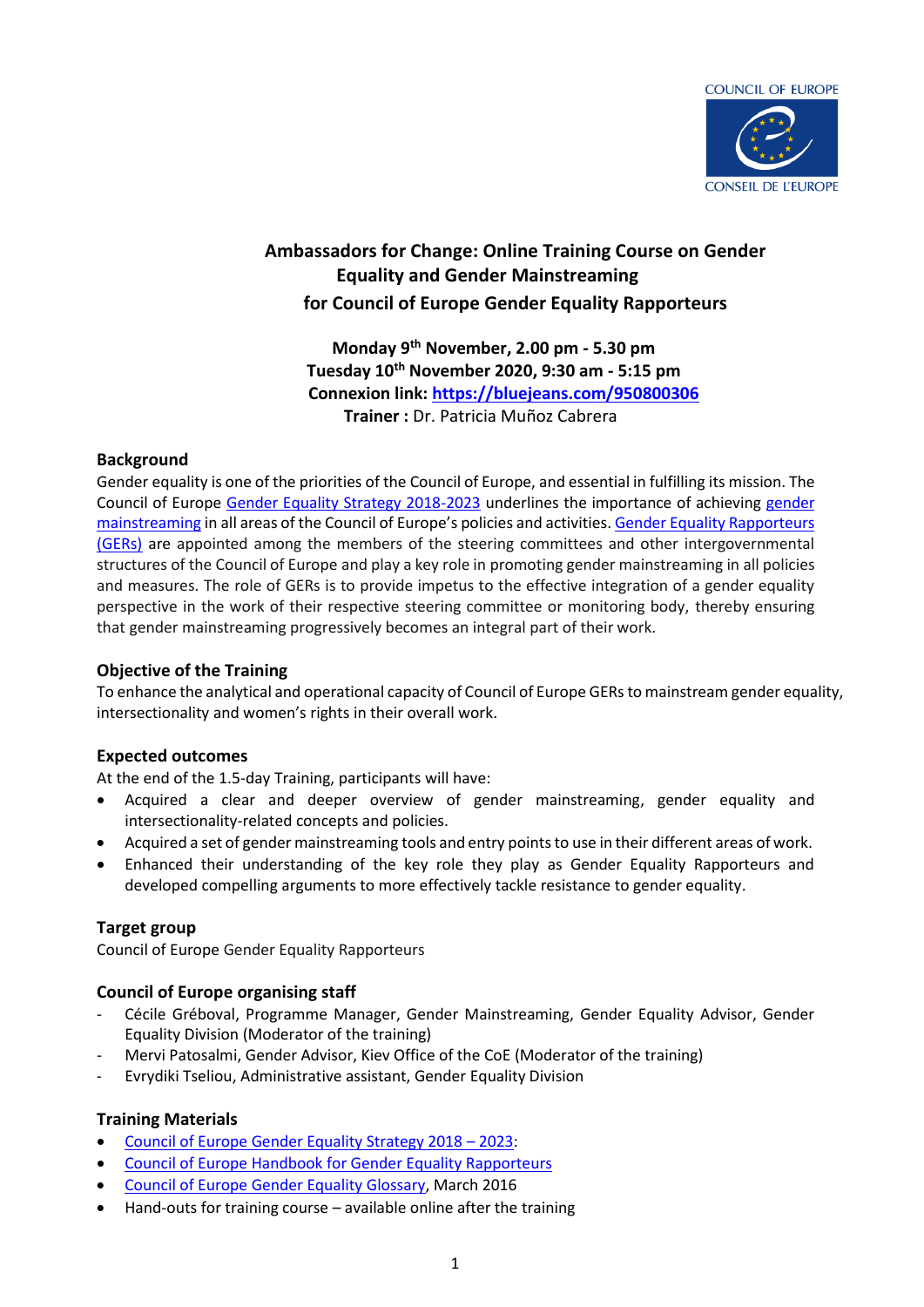## **Programme for DAY ONE: Monday, 9 November 2020 afternoon (14:00 - 17:30)**

**The State** 

| $14:00 - 14:30$ | Welcome by Daniele Cangemi, Head of Department, Council of Europe<br><b>Human Dignity and Gender Equality Department</b><br>Introduction of trainer and supporting team from the Council of Europe. Roundtable of<br>presentations where GERS introduce themselves. Explanation of the programme and<br>the technical aspects related to the training (online platform work)                                                                                                       |
|-----------------|------------------------------------------------------------------------------------------------------------------------------------------------------------------------------------------------------------------------------------------------------------------------------------------------------------------------------------------------------------------------------------------------------------------------------------------------------------------------------------|
| $14:30 - 15:00$ | lcebreaker: Elevator Pitch - task-sheet #1<br>Objective: to enable participants to introduce themselves and get to know the<br>others. To enable them to develop convincing entry points/arguments for gender<br>equality in their work.<br>Description: Interactive advocacy exercise on the rationale for gender equality,<br>followed by Interactive PPT by Trainer: entry points on why gender equality and<br>intersectionality matter to the CoE, especially in Covid times. |
| $15:00 - 15:45$ | MODULE ONE: Building common ground as GERs: Clarifying/enhancing<br>knowledge of key gender equality concepts and recommendations<br>Description: Interactive PPT presentation on concepts with concrete<br>examples to show why these concepts matter to the work of the CoE and<br>their added value. Participants will be invited to share their experiences in<br>working with them (successes & obstacles).                                                                   |
| $15:45 - 16:00$ | Virtual coffee-tea break                                                                                                                                                                                                                                                                                                                                                                                                                                                           |
| 16:00-16:30     | Quiz on facts and figures relevant to gender equality                                                                                                                                                                                                                                                                                                                                                                                                                              |
| $16:30 - 17:20$ | MODULE TWO: "Ambassadors for Change": the key role of GERS, and what the<br>Coe recommends with concrete examples and good to know entry points<br>Description and Methodology: Interactive PPT by Trainer in Plenary, followed by<br>collective discussions. No breakout groups; no task-sheet                                                                                                                                                                                    |
| $17:20 - 17:30$ | Collective exercise: highlights of the day; short wrap up by Trainer and review of<br>Programme for Day Two                                                                                                                                                                                                                                                                                                                                                                        |